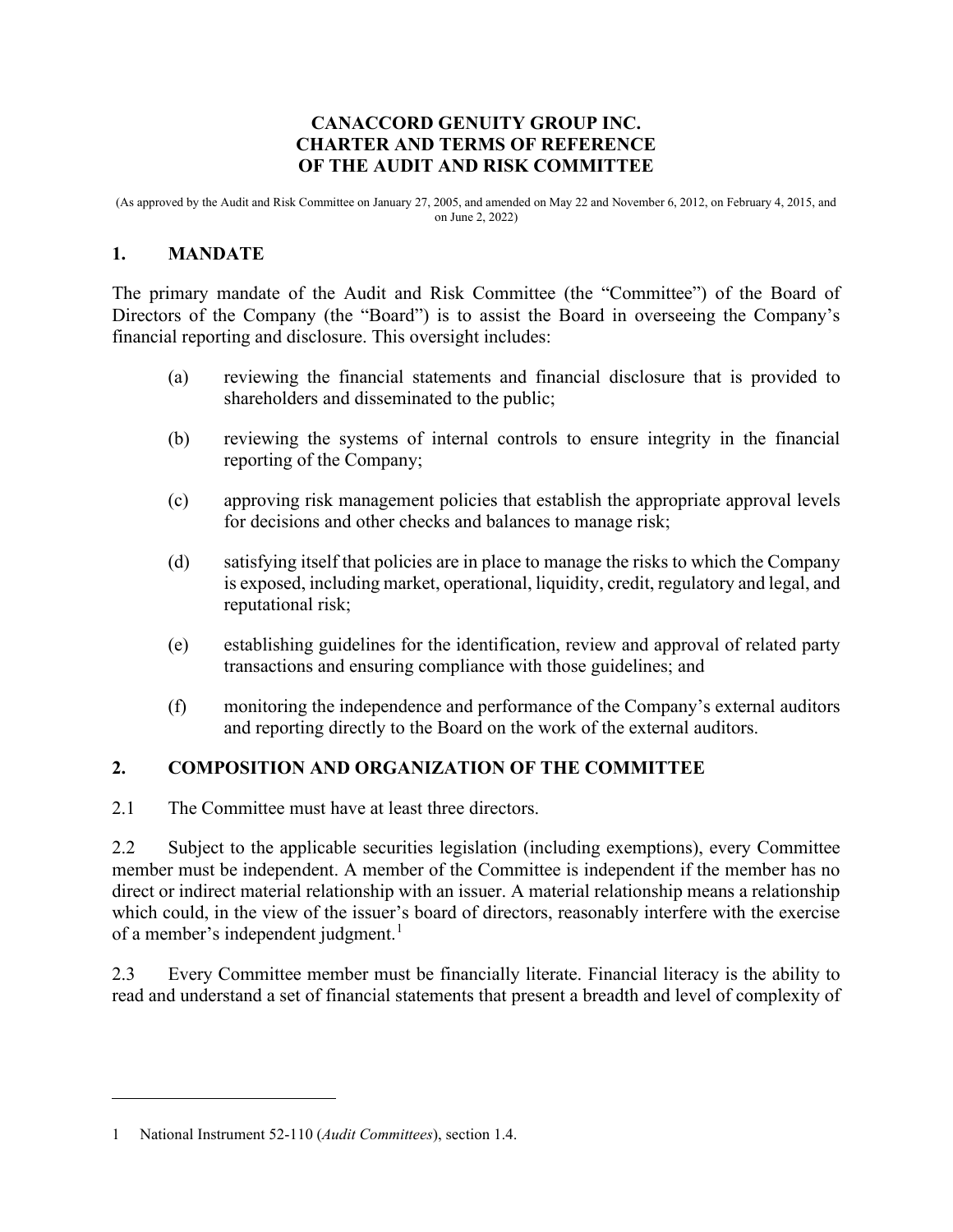accounting issues that are generally comparable to the breadth and complexity of the issues that can reasonably be expected to be raised by the issuer's financial statements.<sup>2</sup>

2.4 The Board will appoint from themselves the members of the Committee on an annual basis for one-year terms. Members may serve for consecutive terms.

2.5 The Board will also appoint a chair of the Committee (the "Chair of the Committee") for a one-year term. The Chair of the Committee may serve as the chair of the committee for any number of consecutive terms.

2.6 A member of the Committee may be removed or replaced at any time by the Board. The Board will fill any vacancies in the Committee by appointment from among members of the Board.

# **3. MEETINGS**

3.1 The Committee will meet at least four times a year. Special meetings may be called by the Chair of the Committee as required.

3.2 Quorum for a meeting of the Committee will be a majority of the members in attendance.

3.3 Members may attend meetings of the Committee by teleconference, videoconference, or by similar communication equipment by means of which all persons participating in the meeting can communicate with each other.

3.4 The Committee Chair will set the agenda for each meeting, after consulting with management and the external auditor. Agenda materials such as draft financial statements must be circulated to Committee members for members to have a reasonable time to review the materials prior to the meeting.

3.5 The Company's auditors will be advised of the names of the members of the Committee and will receive notice of and be invited to attend meetings of the Committee and to be heard at those meetings on matters related to the Auditor's duties.

3.6 Minutes of the Committee meetings will be accurately recorded, with such minutes recording the decisions reached by the committee. Minutes of each meeting must be distributed to members of the Board, the Chief Executive Officer, the Chief Financial Officer and the external auditor.

# **4. RESPONSIBILITIES OF THE COMMITTEE**

4.1 To assist the Board, the Committee will:

# **External Auditor**

(a) select, evaluate and recommend to the Board, for shareholder approval, the external auditor to examine the Company's accounts, controls and financial statements;

<sup>2</sup> National Instrument 52-110 (*Audit Committees*), section 1.5.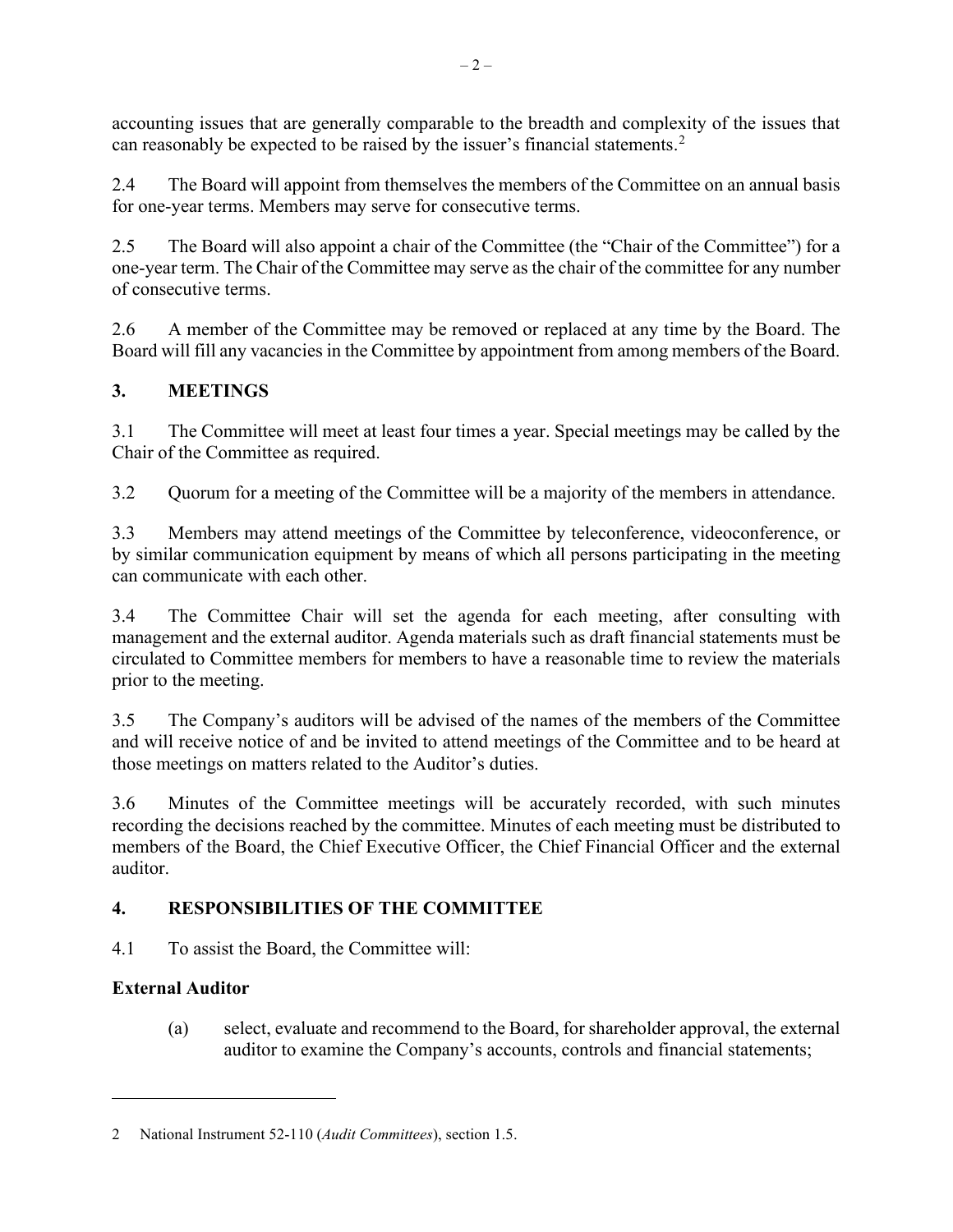- (b) evaluate, prior to the annual audit by external auditors, the scope and general extent of their review, including their engagement letter,
- (c) set the compensation to be paid to the external auditors and recommend such payment to the Board.
- (d) obtain written confirmation from the external auditor that it is objective and independent within the meaning of the Rules of Professional Conduct/Code of Ethics adopted by the provincial institute or order of Chartered Accountants to which it belongs;
- (e) recommend to the Board, if necessary, the replacement of the external auditor;
- (f) meet at least annually with the external auditors, independent of management, and report to the Board on such meetings;
- (g) pre-approve any non-audit services to be provided to the Company by the external auditor and the fees for those services;

#### **Financial Statements and Financial Information**

- (h) review and discuss with management and the external auditor the annual audited financial statements of the Company and recommend their approval by the Board;
- (i) review and discuss with management the quarterly financial statements and, if appropriate, recommend their approval by the Board;
- (j) review and if appropriate, recommend to the Board for approval the financial content of the annual report;
- (k) review the process for the certification of financial statements by the Chief Executive Officer and Chief Financial Officer;
- (l) review the Company's management discussion and analysis, earnings guidance press releases, annual and interim earnings press releases, and Committee reports before the Company publicly discloses this information;
- (m) review annually with external auditors the Company's accounting principles and the reasonableness of management's judgments and estimates as applied in its financial reporting;
- (n) review and consider any significant reports and recommendations issued by the external auditor, together with management's response, and the extent to which recommendations made by the external auditors have been implemented;

#### **Internal Controls and Information Systems**

(o) review with the external auditors and with management the general policies and procedures used by the Company with respect to internal accounting and financial controls;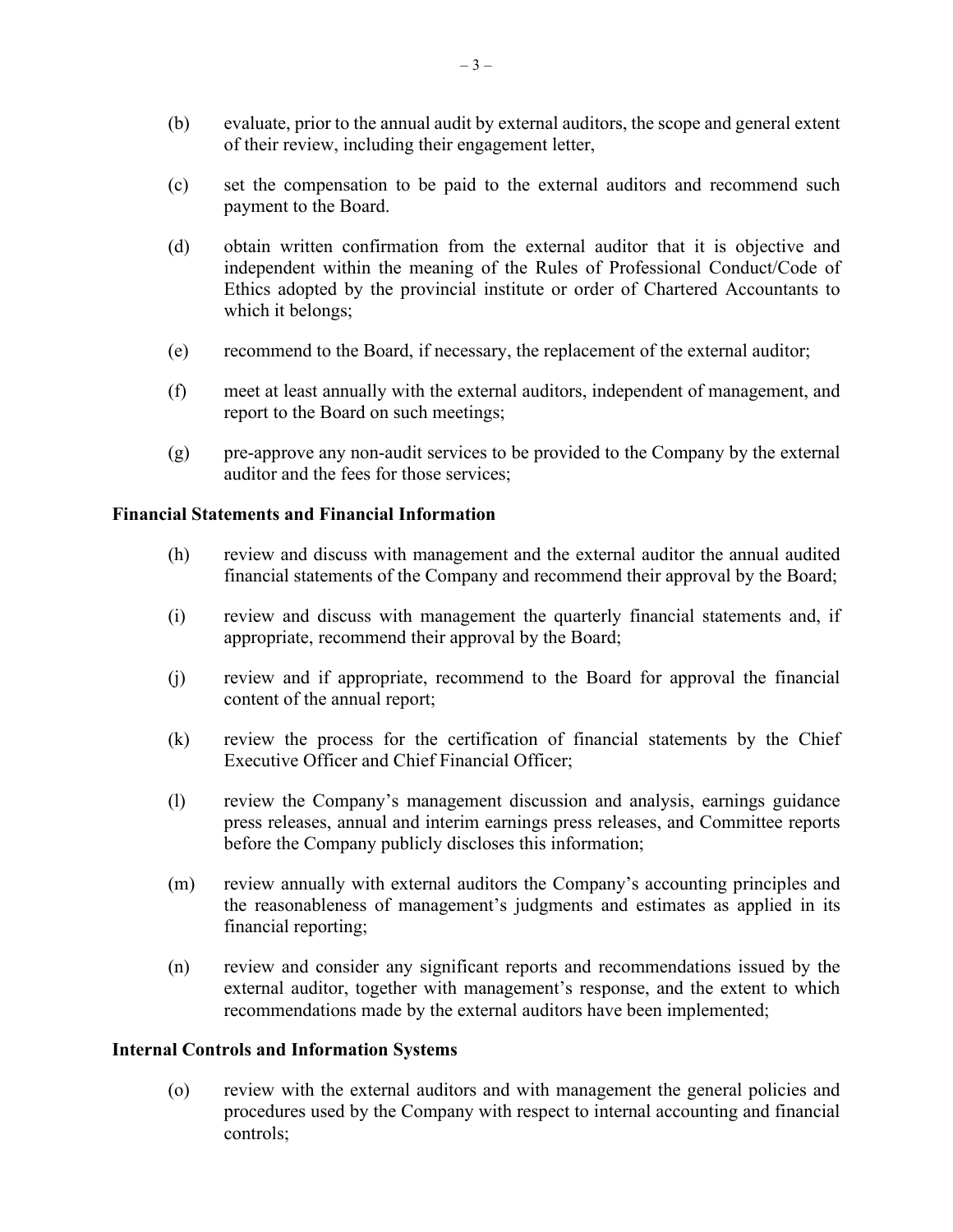- (p) review adequacy of security of information, information systems and recovery plans;
- (q) review management plans regarding any changes in accounting practices or policies and the financial impact thereof;
- (r) review with the external auditors and, if necessary, legal counsel, any litigation, claim or contingency, including tax assessments, that could have a material effect upon the financial position of the Company and the manner in which these matters are being disclosed in the financial statements;
- (s) discuss with management and the external auditor correspondence with regulators, employee complaints, or published reports that raise material issues regarding the Company's financial statements or disclosure;
- (t) review the Company's insurance, including directors' and officers' coverage, and provide recommendations to the Board;

#### **Risk Management**

- (u) assist management to identify the Company's principal business risks (including market, operational, liquidity, credit, regulatory and legal, and reputational risk);
- (v) review with management the Company's policies and procedures on risk identification and monitoring including emerging risk identification;
- (w) approve, where appropriate, policies developed and implemented to measure the Company's risk exposures and for identifying, evaluating and managing the significant risks to which the Company is exposed, and review such policies and procedures at least once a year to satisfy itself that they remain appropriate and prudent;
- (x) monitor, on a regular basis, the Company's risk management performance and obtain, on a regular basis, reasonable assurance that the Company's risk management policies are being adhered to;

### **Related Party Transactions**

- (y) establish guidelines for related party transactions, including the identification, review and approval of such transactions;
- (z) review related party transactions for compliance with the Company's guidelines and provide recommendations regarding their approval to the Board;

#### **Other**

- (aa) review the Company's significant loans to employees/consultants; and
- (bb) conduct special reviews and/or other assignments from time to time as requested by the Board.